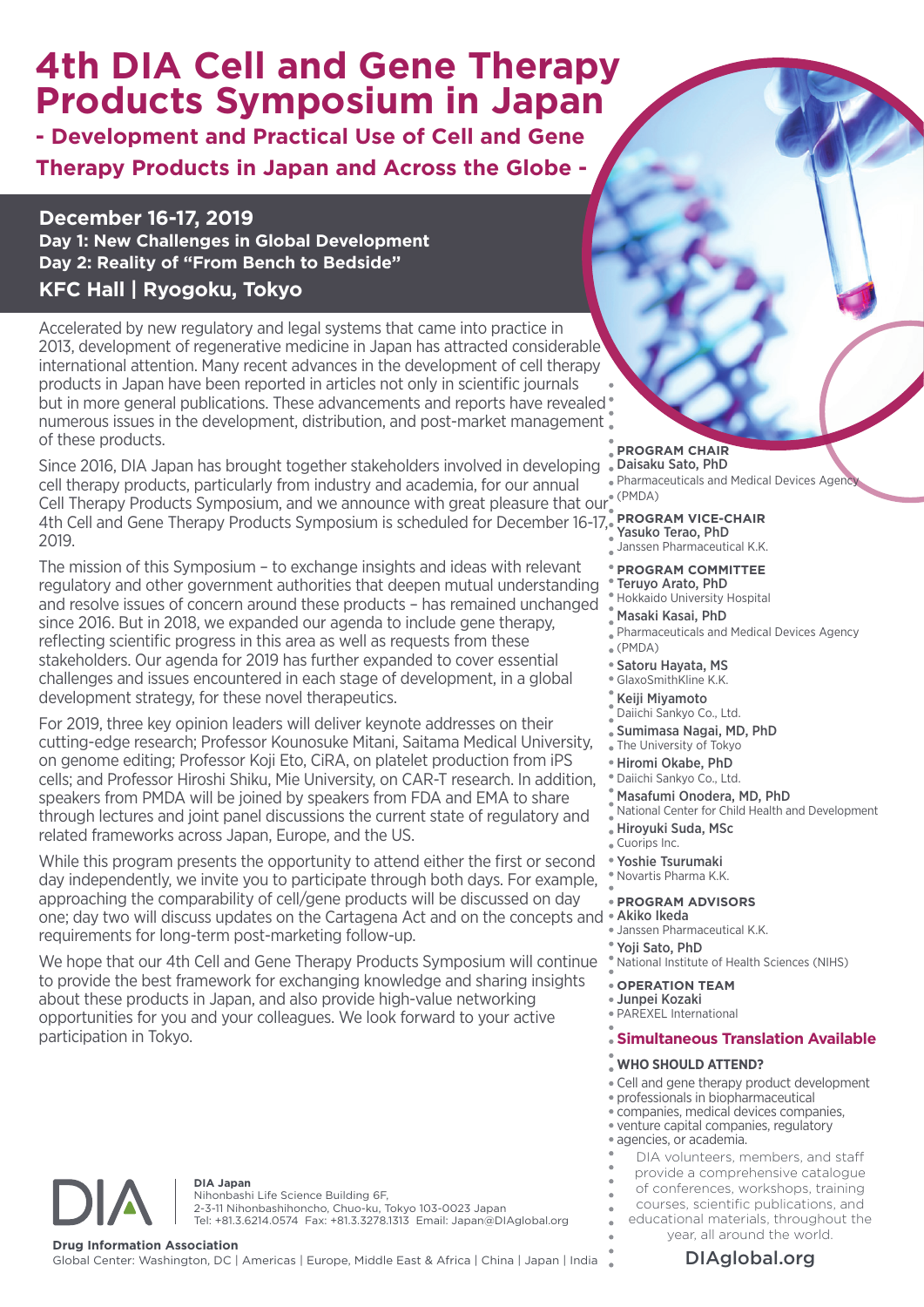### **DAY 1 |** Monday, December 16, 2019 |

# *Cell and Gene Therapy Products; New Challenges in Global Development* **<sup>2</sup>**

**10:00-10:30 REGISTRATION**

#### **10:30-10:45 WELCOME AND OPENING REMARKS**

#### Akio Uemura, PhD

Senior Vice President & Managing Director, DIA Japan

#### Daisaku Sato, PhD

Program Chair

Associate Center Director for Advanced Evaluation with Electronic Data and Medical Informatics and Epidemiology / Chief Management Officer, Pharmaceuticals and Medical Devices Agency (PMDA)

#### **10:45-11:15 EDUCATIONAL LECTURE**

#### **SESSION CHAIR**

#### Teruyo Arato, PhD

Professor, Clinical Research and Medical Innovation Center, Hokkaido University Hospital

#### *Perspective of Genome Editing Tool*

#### Teruhide Yamaguchi, PhD

Professor, Kanazawa-Instituite of Technology

Genome-editing technology that is used for modification and editing of target<br>gene, is widely developing and already applied to many clinical studies in<br>worldwide. The genome editing has several risks such as off-target ef

#### **11:15-12:00 KEYNOTE ADDRESS 1**

SESSION CHAIR

#### Masafumi Onodera, MD, PhD

Head of Genetic Research Department, National Center for Child Health and Development

#### *Challenges towards Therapeutic Genome Editing* Kohnosuke Mitani, PhD

Division Head / Professor, Gene Therapy Division, Research Center for Genomic Medicine, Saitama Medical University

Genome editing is an ideal strategy for gene therapy to treat various disorders.<br>In contrast to the overexpression of therapeutic cDNA, genome editing enables<br>precise gene repair as well as ensures the stable and regulated

#### **12:00-13:30 LUNCH BREAK/ INTRODUCTION OF EXHIBITORS**

#### **13:30-14:10 SESSION 1**

#### **Japanese Standards for Biological Raw Materials in the Development of Regenerative Medical Products: From Industry Viewpoints**

#### SESSION CHAIR

#### Yoji Sato, PhD

Head, Division of Cell-Based Therapeutic Products, National Institute of Health Sciences (NIHS)

We sometimes face to regulatory challenges related to the Standards for Biological Raw Materials, in the development of regenerative medical products in Japan. In this session, after the introduction of the background and perspectives of the Standards, key operational issues and possible solutions will be discussed during the panel discussions from companies' viewpoints by the representatives from each industry group.

#### *The Background and Perspectives of the Standards for Biological Raw Materials*

#### Yoji Sato, PhD

Head, Division of Cell-Based Therapeutic Products, National Institute of Health Sciences (NIHS)

#### *Panel Discussion*

Session Speaker and

#### Satoru Hayata, MS

Chair, Biological Products Sub-committee, EFPIA / GlaxoSmithKline K.K.

**Shunsuke Saito, MS**<br>SAMURAI Biotech Association / HEALIOS K.K. Yasushi Shikata, PhD

Biopharmaceutical Committee, JPMA / Eisai Co., Ltd Toshimitsu Tanaka, MS

Regulatory Committee, FIRM / Astellas Pharma Inc.

### **14:10-15:30 SESSION 2**

### **Concept of Comparability in Cell and Gene Products**

#### SESSION CO-CHAIRS

Masaki Kasai, PhD Principal Reviewer, Office of Cellular and Tissue-based Products, Pharmaceuticals and Medical Devices Agency (PMDA)

#### Keiji Miyamoto

Principle, Regulatory Affairs Group, Post-Marketing Regulatory Affairs Department, R&D Division, Daiichi Sankyo Co., Ltd.

The manufacturers of regenerative medicines make changes during the development and after approval, for the purposes of improving the process, scale-up, site-changes, and so on.

As an approach to explain comparability, some cases are appropriate to follow the biotechnological products, while some cases are not, then the extent of requirement to demonstrate comparability is an issue.

In this session, we will have speakers who will share their insights and experiences.

The panel discussion will follow to figure out the general considerations and approaches to the current issues.

#### *The Concept of Comparability in Cell and Gene Therapy* Akiyoshi Kunieda

Reviewer, Office of Cellular and Tissue-based Products, Pharmaceuticals and Medical Devices Agency (PMDA)

#### *Comparability in Manufacturing and Characterization of Regenerative Medical Products*

#### Yoji Sato, PhD

Head, Division of Cell-Based Therapeutic Products, National Institute of Health Sciences (NIHS)

#### *Comparability Test for Cellular Products in the Case of Addition of Manufacturing Site*

**Shin Kawamata, MD, PhD<br>Director, Research & Development Center for Cell Therapy, The** Foundation for Biomedical Research and Innovation

#### *Points to Consider of Comparability in Viral Vectors*

Masafumi Onodera, MD, PhD Department Head, Department of Human Genetics, National Center for Child Health and Development

#### **15:30-16:00 COFFEE BREAK/ INTRODUCTION OF EXHIBITORS**

#### **16:00-16:45 KEYNOTE ADDRESS 2**

#### SESSION CHAIR

#### Daisaku Sato, PhD

Associate Center Director for Advanced Evaluation with Electronic Data and Medical Informatics and Epidemiology / Chief Management Officer, Pharmaceuticals and Medical Devices Agency (PMDA)

#### *Industrial Scale Manufacturing Platelets Using iPS Cell Technology*

#### Koji Eto, MD, PhD

Professor, Department of Clinical Application, Center for iPS Cell Research and Application, Kyoto University

#### **16:45-17:25 SESSION 2 - PANEL DISCUSSION**

### SESSION CO-CHAIRS

#### Keiji Miyamoto

Principle, Regulatory Affairs Group, Post-Marketing Regulatory Affairs Department, R&D Division, Daiichi Sankyo Co., Ltd.

#### Daisaku Sato, PhD

Associate Center Director for Advanced Evaluation with Electronic Data and Medical Informatics and Epidemiology / Chief Management Officer, Pharmaceuticals and Medical Devices Agency (PMDA)

#### *Panel Discussion*

#### All Speakers for Session 2 and

Koji Eto, MD, PhD

Professor, Department of Clinical Application, Center for iPS Cell Research and Application, Kyoto University

**17:30-19:00 NETWORKING RECEPTION**

Unless otherwise disclosed, DIA acknowledges that the statements made by speakers are their own opinion and not necessarily that of the organization they represent, or that the DIA.

Speakers and agenda are subject to change without notice.

Recording of any DIA tutorial/workshop/meeting information in any type of media, is prohibited without prior written consent from DIA.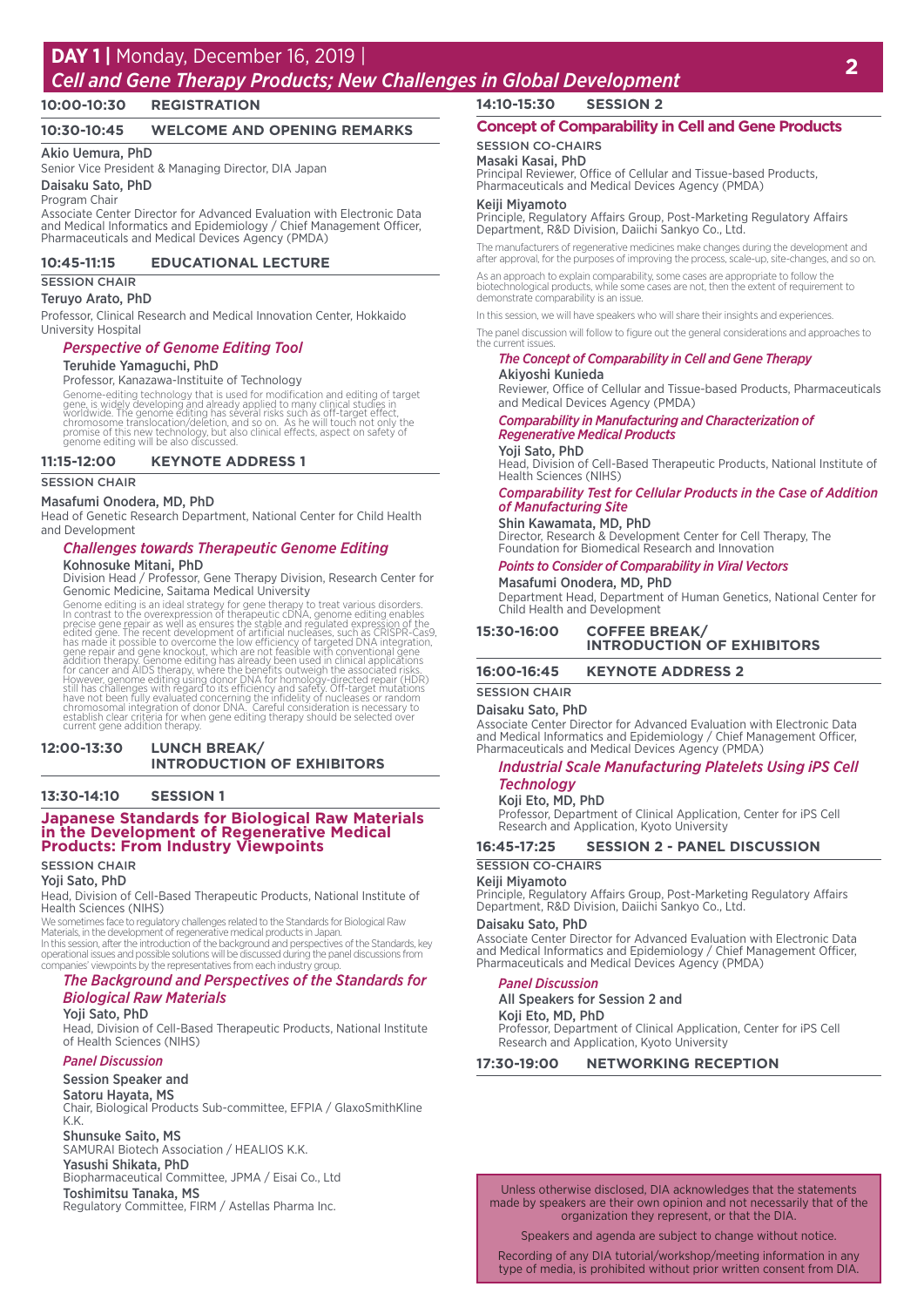### **<sup>3</sup> DAY 2 |** Tuesday, December 17, 2019 | *Cell and Gene Therapy Products; Reality of "From Bench to Bedside"*

## **8:30-9:00 REGISTRATION**

**9:00-9:10 OPENING - DAY 2**

### **Current Status of Cell and Gene Therapy in the World** Masafumi Onodera, MD, PhD

Department Head, Department of Human Genetics, National Center for Child Health and Development

**9:10-11:20 SESSION 3**

### **Correspondence to Cartagena Law – Operation for Type 1 Use Regulations and Evaluation of Any Risks from Environmental Impact**

#### SESSION CHAIR

#### Eriko Uchida, PhD

Section Chief, Section 1, Division of Molecular Target and Gene Therapy Products, National Institute of Health Sciences (NIHS)

A procedure in conformity with so-called Cartagena law is to take on the occasion of development and the commercialization of gene therapy products in Japan. Among them, for the products<br>used without taking containment measures, it is necessary to take the approval of the Type 1 Use<br>Regulation by the Minister of Healt aligned with the regulation in advance of the beginning of a clinical trial.

In this session, we ask PMDA to explain the key points to note in the preparation of the application<br>form and the biological diversity risk assessment report and help form a definite concept for the<br>regulation. In addition and a medical institution to show their cases with problems and solutions and talk about the issues comprehensively as a panel discussion form.

#### *Outline of Mock-up of Type 1 Use Regulations and Points to Consider for Biological Diversity Risk Assessment Report* Takami Ishizuka, PhD

Principal Reviewer, Office of Cellular and Tissue-based Products, Pharmaceuticals and Medical Devices Agency (PMDA)

#### *Operations by Company (Adeno-associated Virus (AAV))* Hiroshi Miyashita, MSc

Clinical Project Manager, Clinical Operations, Pfizer R&D Japan *Operations by Company (Adenovirus)*

### Hiroyuki Suda, MSc

Global Head of Development, Cuorips Inc.

#### *A Good Practice for the Cartagena Protocol in Clinical Sides*

Masafumi Onodera, MD, PhD Department Head, Department of Human Genetics, National Center for Child Health and Development

#### *Panel Discussion*

All Session Speakers

#### **11:20-11:50 COFFEE BREAK**

#### **11:50-12:40 KEYNOTE ADDRESS 3**

#### SESSION CHAIR

#### Daisaku Sato, PhD

Associate Center Director for Advanced Evaluation with Electronic Data and Medical Informatics and Epidemiology / Chief Management Officer, Pharmaceuticals and Medical Devices Agency (PMDA)

#### *Adoptive Cell Therapy with TCR-gene Engineered T Cells - Specificity, Construct and Cells -*

#### Hiroshi Shiku, MD, PhD

Professor, Department of Immuno-Gene Therapy and Personalized Cancer Immunotherapy, Mie University Graduate School of Medicine

Adoptive cell therapy with gene-engineered T cells is a promising approach of<br>cancer immunotherapy. Two approaches, CAR (Chimeric Antigene Receptor) /<br>TCR(T cell Receptor) T cells have been challenged. We have developed a CD19 CAR, with elevation of serum IL-6 and IFN-gamma, which were resolved with tocilizumab. Three synovial sarcoma patients showed tumor responses. This is a joint development by Mie University and Takara Bio Inc. proposing an example of academia-company collaboration of an original cancer therapy in Japan.

#### **12:40-14:10 LUNCH BREAK**

**14:10-15:40 SESSION 4**

**Regulatory Dialog in US, EU and Japan; Risk Balance on Pre/post-market to Treated Patients as Gene Therapy**

#### SESSION CO-CHAIRS

#### Masafumi Onodera, MD, PhD

Department Head, Department of Human Genetics, National Center for Child Health and Development

#### Daisaku Sato, PhD

Associate Center Director for Advanced Evaluation with Electronic Data and Medical Informatics and Epidemiology / Chief Management Officer, Pharmaceuticals and Medical Devices Agency (PMDA)

Development of gene therapy products is in progress over the world, and the monitoring of efficacy and safety after treatment is extremely important based on the characteristics compared<br>with conventional medicines. It is necessary to consider risk management planning and risk<br>assessment as innovative new drugs

In this session, DIA invite o the regulators of FDA and EMA and PMDA. They will explain "risk balance on pre-/post- market to treated patients as gene therapy" form point of each health authority's point of view, including of points on their accelerated review process (BT, RMAT, PRIME, Sakigake).

In the panel discussion, two experts will ask them about important points to consider, such as the necessary period of long-term follow up, and the view of the education program for patients and doctors using gene products.

#### *Risk Balance on Pre-/post-market to Treated Patients as Gene Therapy in US (Tentative)* Wilson W. Bryan, MD

Director, Office of Tissue and Advanced Therapies, CBER, FDA

*Pre- and Post-approval Safety and Efficacy Data Generation for Advanced Therapy Medicinal Products: Experience in Europe* Patrick Celis, PhD

Scientific Administrator, European Medicines Agency (EMA)

#### *Risk Balance on Pre-/post-market to Treated Patients as Gene Therapy in Japan*

## Megumi Kawamoto, PhD

Reviewer, Office of Cellular and Tissue-based Products, Pharmaceuticals and Medical Devices Agency (PMDA)

### *Panel Discussion*

All Session Speakers

#### **15:40-16:10 COFFEE BREAK**

**16:10-17:30 SESSION 5**

#### **Data Collection and Utilization for Gene Therapy Products after Launch**

#### SESSION CHAIR

Sumimasa Nagai, MD, PhD

Senior Assistant Professor, Translational Research Center, The University of Tokyo Hospital

In 2019, two gene therapy products have been approved as regenerative medicine in Japan, marking the first year of Japan's gene therapy commercialization.

Gene therapy products are the products that highly require continuous evaluation of efficacy and safety even after the launch in the market. Given the circumstances where more gene therapy products are expected to be approved in the future, pharmaceutical companies are taking an increasing interest in procedures for relevant data collection, such as scheme and contents and how to utilize them.

In this session, the specialists will explain the current situation surrounding the ongoing data collection for the two gene therapies approved this year. In addition, we will discuss how to plan and prepare appropriate data collection measures for future gene therapy products.

#### *Hematopoietic Cell Transplantation and Cellular Therapy Registry in Japan*

#### Yoshiko Atsuta, MD, PhD

Head, The Japanese Data Center for Hematopoietic Cell Transplantation (JDCHCT)

#### *Post Marketing Strategies of Novel Gene Therapy Product Collategene*

#### Mitsuaki Chujo, PhD

Director, Pharmacovigilance Department, AnGes, Inc.

#### *Panel Discussion*

All Session Speakers and

Wilson W. Bryan, MD Director, Office of Tissue and Advanced Therapies, CBER, FDA Patrick Celis, PhD

Scientific Administrator, European Medicines Agency (EMA) Kazuhisa Koike, PhD

Principal Inspector, Office of Pharmacovigilance II, Pharmaceuticals and Medical Devices Agency (PMDA)

#### **17:30-17:40 CLOSING REMARKS**

Yasuko Terao, PhD Program Vice-chair Director, External Collaboration and Portfolio Management Department, Clinical Science Division, R&D, Janssesn Pharmaceutical K.K..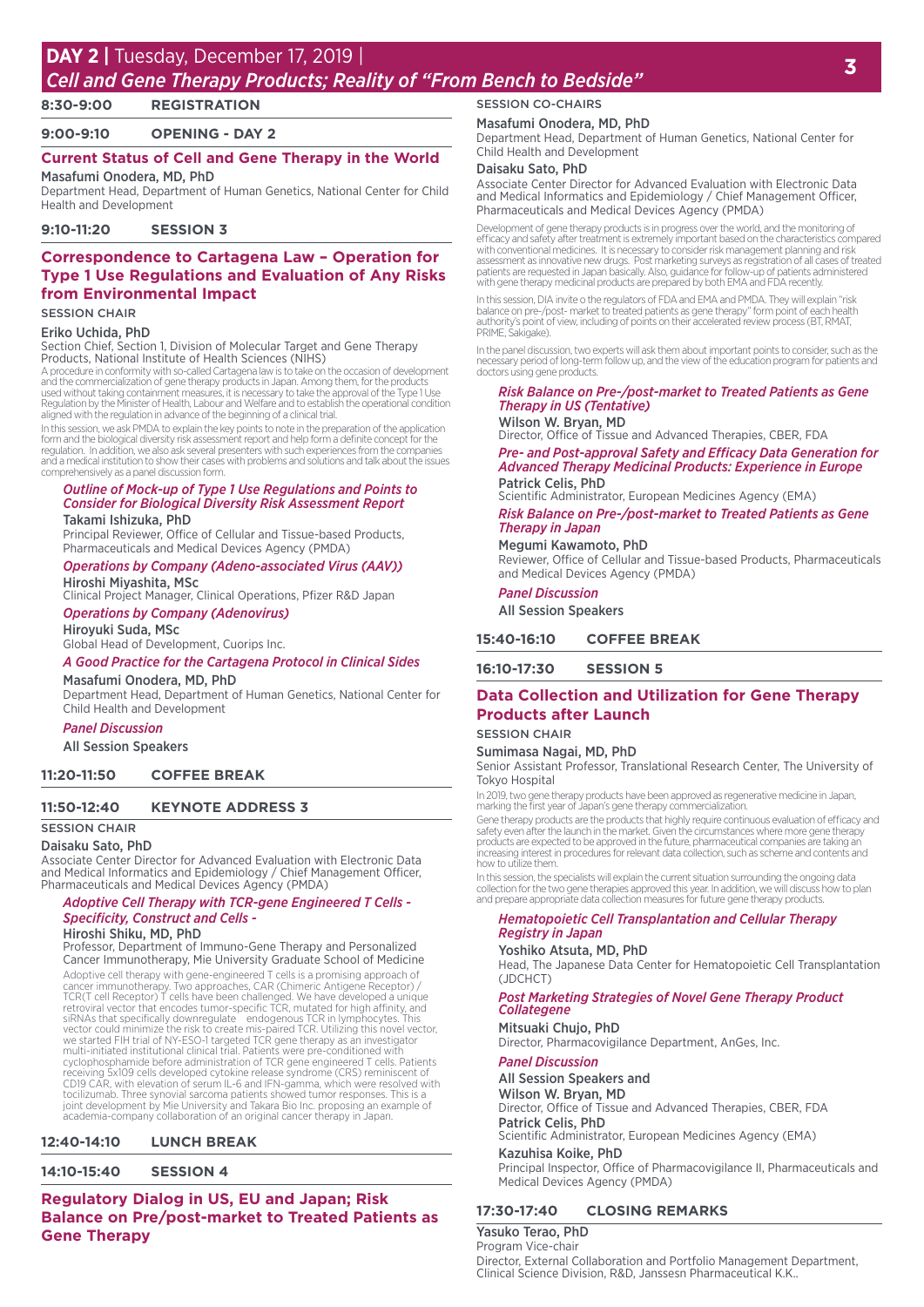#### **REGISTRATION FORM:** Register online or forward to DIA Japan, Nihonbashi Life Science Building 6F, 2-3-11 Nihonbashihoncho, Chuo-ku, Tokyo 103-0023 Japan tel +81-3-6214-0574 • fax +81-3-3278-1313

#### **4th DIA Cell Therapy and Gene Therapy Products Symposium in Japan**

Event #19313 • December 16-17, 2019 | KFC Hall, Ryogoku, Tokyo

Address: 1-6-1 Yokoami, Sumida-ku, Tokyo 130-0015

#### DIA will send participants a confirmation letter within 10 business days after receipt of their registration.

**Registration Fees**  If DIA cannot verify your membership, you will be charged the nonmember fee. Registration fee includes refreshment breaks and reception (if applicable), and will be accepted by mail, fax, or online.

#### Join DIA now to save on future meetings and to enjoy the benefits of membership for a full year: **www.DIAglobal.org/Membership**

- **I DO** want to be a DIA member
- **Q I DO NOT** want to be a DIA member

|                   |                                                      |                                            | <b>10% CONSUMPTION TAX INCLUDED</b> |            |                   |  |
|-------------------|------------------------------------------------------|--------------------------------------------|-------------------------------------|------------|-------------------|--|
|                   |                                                      |                                            | 2 DAYS                              | DAY 1 ONLY | <b>DAY 2 ONLY</b> |  |
|                   | <b>Industry</b>                                      | <b>Early Bird</b><br>(Until Nov. 25, 2019) | ¥46,200                             | ¥31,900 O  | ¥31,900 O         |  |
| <b>MEMBER*</b>    |                                                      | On of After<br>Nov.26, 2019                | ¥52,800 □                           | ¥35,200 □  | ¥35,200 □         |  |
|                   | Government,<br>Non Profit,                           | <b>Early Bird</b><br>(Until Nov. 25, 2019) | ¥24,750                             | ¥14,850    | ¥14,850           |  |
|                   | Academia,<br><b>Medicals</b>                         | On of After<br>Nov.26, 2019                | ¥27,500 Q                           | ¥16,500 O  | ¥16,500 O         |  |
| <b>NONMEMBER</b>  | <b>Industry</b>                                      |                                            | ¥72,050                             | ¥44,825    | ¥44,825           |  |
|                   | Government,                                          |                                            | ¥46,750 □                           | ¥26,125 Q  | ¥26,125           |  |
|                   |                                                      | Non Profit, Academia, Medicals             | ¥40,700 Q                           | ¥23,100 O  | ¥23,100           |  |
| <b>MEMBERSHIP</b> | Membership                                           |                                            | ¥19,250 □                           |            |                   |  |
|                   | 2-Year Membership                                    |                                            | ¥34,650 Q                           |            |                   |  |
|                   | <b>Academia Membership</b><br>(Academia, Medicals)** |                                            | ¥13,200 Q                           |            |                   |  |

*Early Bird Deadline: November 25, 2019*

*\* Including members of Forum for Innovative Regenerative Medicine (FIRM).*

*\*\* To register for Academia Membership, please send this form to DIA Japan office by fax or e-mail.*

|                                 | Please check the applicable category:                                                                  |                 |                 |                 |            |
|---------------------------------|--------------------------------------------------------------------------------------------------------|-----------------|-----------------|-----------------|------------|
| $\Box$ Academia                 | Government                                                                                             | $\Box$ Industry | $\Box$ Medicals |                 |            |
|                                 | $\Box$ CSO (Contract research/service organization) $\Box$ Student (Call for registration information) |                 |                 |                 |            |
| Last Name                       |                                                                                                        |                 |                 |                 |            |
| First Name                      |                                                                                                        |                 |                 | M.L             |            |
| Degrees                         |                                                                                                        |                 |                 | $D$ Dr. $D$ Mr. | $\Box$ Ms. |
| Job Title                       |                                                                                                        |                 |                 |                 |            |
| Company                         |                                                                                                        |                 |                 |                 |            |
|                                 | Address (As required for postal delivery to your location)                                             |                 |                 |                 |            |
| City                            |                                                                                                        | State           | Zip/Postal      | Country         |            |
| email Required for confirmation |                                                                                                        |                 |                 |                 |            |
| Phone Number Required           |                                                                                                        |                 | Fax Number      |                 |            |

#### TRAVEL AND HOTEL

Dai-ichi Hotel Ryogoku is convenient accomodation adjacent to the venue. To reserve, please contact the Dai-ichi Hotel Ryogoku below. Address: 1-6-1 Yokoami, Sumida-ku, Tokyo 130-0015, Japan

- Telephone: +81-(0)3-5611-5211 / Fax: +81-(0)3-5611-5212 email: daiichi-hotel@dh-ryogoku.com
- URL: http://www.dh-ryogoku.com/english/index.html

#### **DIA Terms and Conditions**

#### **CANCELLATION POLICY: On or before December 9, 2019**

Administrative fee that will be withheld from refund amount: Member or Nonmember = ¥20,000(2 days)/ ¥10,000(1 day) Government/Academia/Nonprofit

(Member or Nonmember) = ¥10,000(2 days)/ ¥5,000(1 day)

Cancellations must be in writing and be received by the cancellation date above. Registrants who do not cancel by that date and do not attend will be responsible for the full registration fee paid.

Registrants are responsible for cancelling their own hotel and airline reservations. You may transfer your registration to a colleague at any time but **membership is not transferable**. Please notify DIA of any such substitutions as soon as possible. Substitute registrants will be responsible for nonmember fee, if applicable.

DIA does NOT allow registrants to pass name badges to others. DIA may ask attendees to show identifications, if necessary.

DIA reserves the right to alter the venue, if necessary. If an event is cancelled, DIA is not responsible for any airfare, hotel or other costs incurred by registrants.

#### **EVENT STREAM AND RECORDING**

If you attend a DIA event, we make video and audio recordings of events (both face to face and online) that may include your participation in the event, including your image, questions and comments. To view our full photography and video recording policy, click **here**. (https://www.DIAglobal.org/general/photography-policy)

#### **PRIVACY STATEMENT**

DIA respects the privacy of all of its members and customers. To view our privacy policy, click **here**. (https://www.DIAglobal.org/about-us/privacy-policy) You agree that your personal data will be transferred to DIA in the US. The personal information provided when you register for an event will be used to contact you with information about upcoming events, programs, products and services of DIA. In addition, your name and organization name will be listed in the Attendee List which will be distributed on site to the participants of an event for which you have registered. By submitting this information with a registration you are regarded as having agreed to this handling of information, but if you do not agree, please contact DIA **Japan** 

By signing below I confirm that I agree with DIA's Terms and Conditions of booking. These are available from the office or online by clicking **here**. (https://www.diaglobal.org/General/Terms-and-Conditions?productIDs=7575682)

Signature Date Communication of the Date Date Date

#### PAYMENT OPTIONS

Register online at **www.DIAglobal.org** or check payment method.

#### q BANK TRANSFER:

#### You will recieve an invoce with bank information detail by email after registration completion.

*All local and overseas charges incurred for the bank transfer must be borne by payer.*

Q CREDIT CARD (VISA, MASTERCARD OR JCB ONLY)

 $\Box$  VISA  $\Box$  MC  $\Box$  JCB Exp. (mm/yy)  $\Box$ 

Card No.

Cardholder Name

Signature

CONTACT INFORMATION

Contact the DIA Japan office in Tokyo for further information. tel: +81.3.6214.0574 | fax: +81.3.3278.1313 email: Japan@DIAglobal.org www.diajapan.org

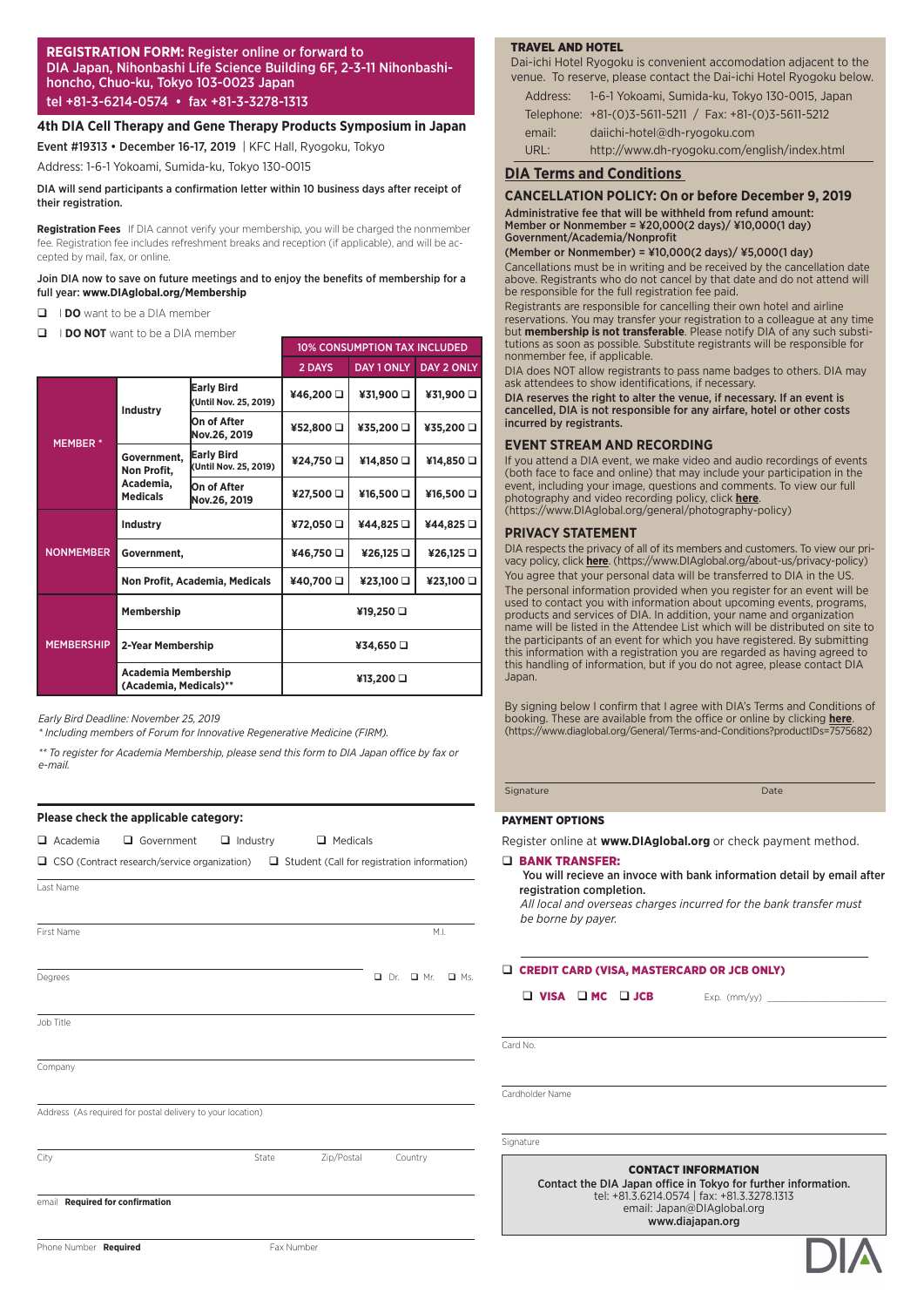# **第4回DIA再生医療製品・遺伝子治療用製品シンポジウム ~再生医療/遺伝子治療製品開発と実用化 All JapanとGlobal~**

### **2019年12月16日(月)~ 17日(火)**

**Day 1: 細胞加工品と遺伝子治療 研究から製品化への道すじ グローバル開発を見据えて Day 2: 細胞加工品と遺伝子治療 臨床開発と市販後をめぐる議論** KFCホール(両国) http://www.tokyo-kfc.co.jp/access/

我が国における再生医療等製品の開発は、2013年に早期の実用化を目指した新しい法律が策定 されて以来、国際的にも高い関心をもって注目されています。また多くの国内・海外発の再生医 療製品が開発ステージを経て上市に至るケースが増え、日々のニュース紙面を賑わせる一方で、 研究開発から市販後に至る各ステージでの課題も明確に認識されるようになってきました。

DIA Japanでは、再生医療等製品の開発の際、企業やアカデミアが直面する課題について当局担 当者・関係者間で共有し、議論を通じて共に解決策を探る機会として、2016年より再生医療製品 シンポジウムを開催しています。昨年は遺伝子治療もテーマに加え、開催期間を二日間としまし た。これまで以上に充実した内容と議論が好評であったことを受け、本年も細胞加工品ならびに 遺伝子治療用製品をテーマとし、二日間にわたり開催する運びとなりました。

患者さんのアンメットニーズや市場規模を考慮するに、今後の再生医療等製品の開発戦略はロー カルでの開発・製品化を足掛かりとする従来の「日本発」型アプローチとともに、低分子医薬品 や抗体医薬品等と同様に、発祥の地を問わず魅力的な製品をもって開発開始時よりグローバル 展開を志向するアプローチも大きく進展するものと予想されます。本年のシンポジウムは、この ような前向きのグローバル開発戦略立案の際、念頭におくべき細胞加工品・遺伝子治療用製品 共通の課題やポイントについて、また、整備すべき共通基盤について参加者全員が考え、議論で きるよう、非臨床研究・臨床開発から開発・市販後まで、製品開発の流れにそってアジェンダを 用意しました。

Day 1はホットトピックである「ゲノム編集」について日本薬科大学 山口 照英先生に教育講演 を、埼玉医科大学 三谷 幸之介先生に基調講演1をいただき、最先端のサイエンスが医療現場に 実装化される近い将来について考えます。また、再生医療等製品のグローバル開発に際して製造 変更やスケールアップ等の実施を想定した際、課題の一つになると考えられる生物由来原料基準 の扱いや、製品の同等性・同質性の考え方をトピックに取り上げ、現状と課題について学び議論 する場を設けます。さらに基調講演2として京都大学 江藤 浩之先生からご自身のiPS細胞由来 血小板製造研究をご紹介いただき、議論に加わっていただきます。Day2は主に臨床開発ステー ジの課題にアプローチします。昨年に続きカルタヘナ法をキーワードの一つとして取り上げ、「ド ラッグラグ」を未然に防ぐための産学官の連携についてアップデートするほか、企業から遺伝子 治療用製品の開発事例をご紹介いただく予定です。さらに基調講演3として、三重大学 珠玖 洋 先生からCAR-T研究と臨床についてお話を伺うとともに、再生医療等製品の市販後の課題につ いても議論します。

シンポジウムを通してPMDAからのスピーカ―に講演と意見を頂くと同時に、本年は恒例となっ たEMAに加え、FDAからもグローバルスピーカーを招聘しました。講演やパネルディスカッション を通してグローバルの動向・現状と、日本との環境の違いについて理解の進む内容となっており ます。

Dav1、Dav2各々単独でもご参加いただけるプログラムにはなっておりますが、2日間を通してご 参加いただくことで、細胞加工品・遺伝子治療用製品に共通するEndo to EndのValue Chainに存 在する課題について、学びのある企画としております。

DIA再生医療製品・遺伝子治療シンポジウムは、産学官の継続的な議論の場であると同時に、参 加者全員にとって実務に役立つ最新の製品開発の課題、課題解決へ向けた知識とインサイトを 持ち帰りいただける場、さらに貴重なネットワーキングの場として成長し続けます。一人でも多く の皆様のご参加をお待ちしています。

参加対象者:

•製薬又は医療機器企業等で再生医療等製品の開発にかかわる方 •ベンチャー企業又はアカデミアで再生医療等製品の開発にかかわる方 •再生医療等製品の薬事申請業務にかかわる方

**DIA Japan**

など



### 日本語・英語間の同時通訳あり

Nihonbashi Life Science Building 6F, 2-3-11 Nihonbashihoncho, Chuo-ku, Tokyo 103-0023 Japan Tel: +81.3.6214.0574 Fax: +81.3.3278.1313 Email: Japan@DIAglobal.org

**Drug Information Association**<br>Global Center: Washington, DC | Americas | Europe, Middle East & Africa | China | Japan | India **Namerica | DIAglobal.org** 

佐藤 大作 プログラム副委員長 ヤンセンファーマ株式会社 寺尾 寧子 プログラム委員 北海道大学病院 荒戸 照世 独立行政法人 医薬品医療機器総合機構 河西 正樹 グラクソ・スミスクライン株式会社 早田 悟 第一三共株式会社 宮本 恵司 東京大学 永井 純正 第一三共株式会社 岡部 裕美 国立研究開発法人 国立成育医療研究センター 小野寺 雅史 クオリプス株式会社 須田 浩幸 ノバルティス ファーマ株式会社 弦巻 好恵 プログラムアドバイザー ヤンセンファーマ株式会社 池田 晶子

プログラム委員長

独立行政法人 医薬品医療機器総合機構

国立医薬品食品衛生研究所

佐藤 陽治

### DIA Japan Operation Team

パレクセル・インターナショナル株式会社 小﨑 順平

DIA volunteers, members, and staff provide a comprehensive catalogue of conferences, workshops, training courses, scientific publications, and educational materials, throughout the year, all around the world.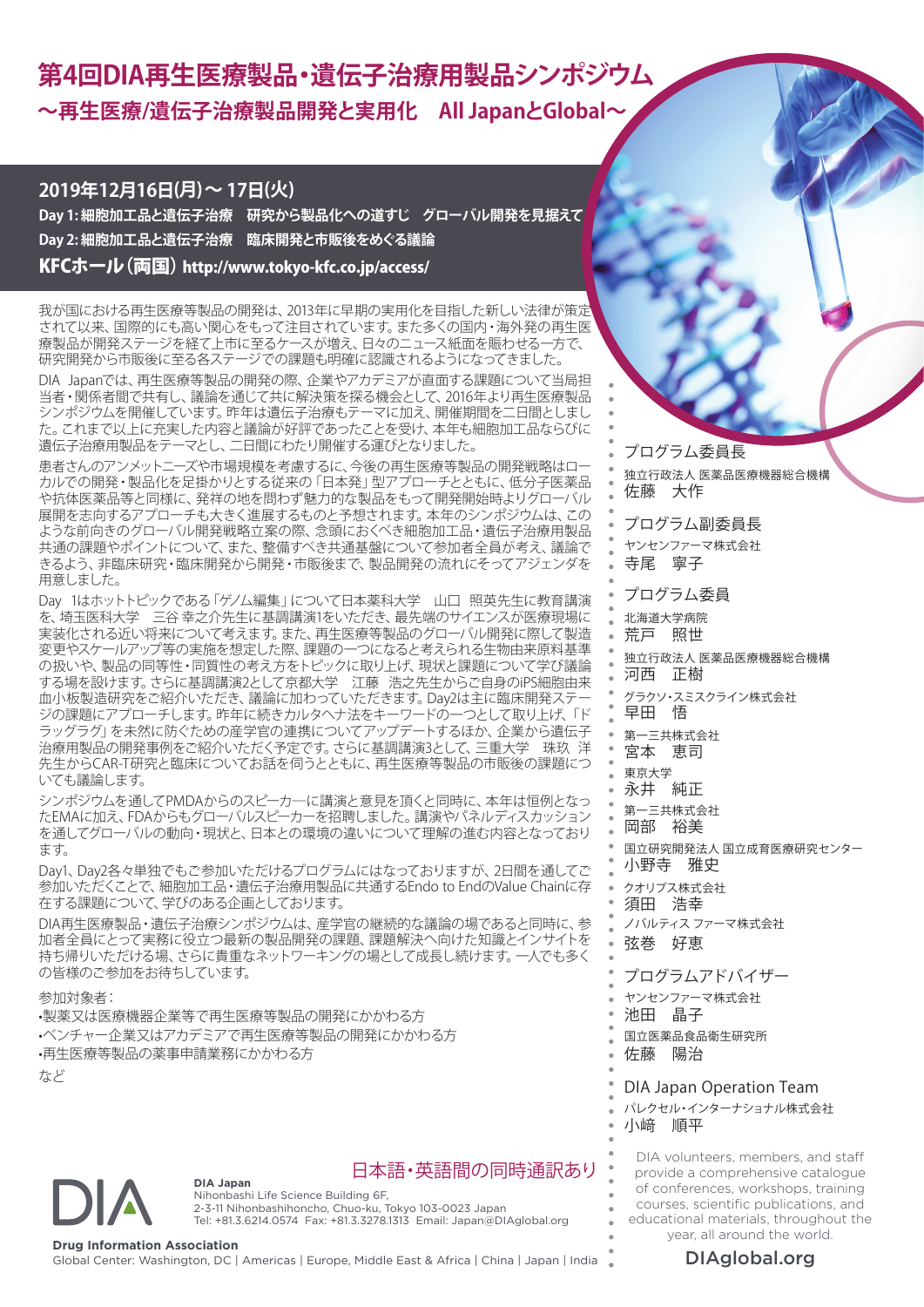#### **1日目 |** 12月16日(月) **| 細胞加工品と遺伝子治療 研究から製品化への道すじ グローバル開発を見据えて 2**

#### **10:00-10:30 受付**

#### **10:30-10:45 開会の挨拶**

一般社団法人 ディー・アイ・エー・ジャパン 植村 昭夫

プログラム委員長 / 独立行政法人 医薬品医療機器総合機構 佐藤 大作

#### **10:45-11:15 教育講演**

#### 座長

北海道大学病院 荒戸 照世

#### ゲノム編集への期待と安全性

金沢工業大学 / 日本薬科大学

#### 山口 照英

特定の遺伝子をターゲッティングして改変・編集できるゲノム編集技術の開発が進み、<br>既に海外ではゲノム編集遺伝子治療の臨床試験が実施されている。一方、目的外の過ぎ<br>伝子に対してゲノム変異や染色体の転座等を引起すリスクが指摘されている。そこに目的<br>各ゲノム異常などを引起すリスクを踏まえた安全性についての考慮事項をご説明い ただく。

#### **11:15-12:00 基調講演1**

#### 座長

国立研究開発法人 国立成育医療研究センター

#### 小野寺 雅史

#### ゲノム編集の臨床応用における有効性と安全性に関する課題 埼玉医科大学

三谷 幸之介

ゲノム編集技術の進歩は、従来の遺伝子付加治療では困難であった遺伝子ノックアウ<br>トや遺伝子修復による治療ストラテジーを現実のものとした。一方、ゲノム編集の臨床<br>応用には、従来の遺伝子治療の課題である発現効率や遺伝子通入ベクターに対する免<br>疫応答などに加えて、ヌクレアーゼのオフターゲット変異によるDNA変異導入のリスク な疾患に応用するためには、更なる技術の改良とともに、既存の治療法と比較して客 観的にリスクベネフィットを評価する必要がある。

#### **12:00-13:30 ランチブレイク/展示ブース紹介**

#### **13:30-14:10 セッション1**

#### 企業からみた再生医療等製品における生物由来原料基準の 課題

#### 座長

国立医薬品食品衛生研究所

### 佐藤 陽治

再生医療等製品の開発を日本において促進する上で、生物由来原料基準への薬事的な対応 が問題となる場合がある。

日本において生物由来原料基準が作成された背景と今後の方向性を座長より解説した上 で、関連する各業界団体から企業がこれまでに経験した実務的な問題点や今後の主な課題 をパネルディスカッション形式にて討議する。

### はじめに - 生物由来原料基準の背景と昨今の動向

国立医薬品食品衛生研究所

### 佐藤 陽治

### パネルディスカッション

### 本セッションの講演者および

欧州製薬団体連合会 バイオ医薬品部会/グラクソ・スミスクライン株式 会社

早田 悟

日本バイオテク協議会/株式会社ヘリオス

### 西藤 俊輔

日本製薬工業協会 バイオ医薬品委員会/エーザイ株式会社

### 四方 靖

再生医療イノベーションフォーラム/アステラス製薬株式会社 田中 俊充

#### **14:10-15:30 セッション2**

### 再生医療等製品における同等性/同質性の考え方

座長

独立行政法人 医薬品医療機器総合機構 河西 正樹

第一三共株式会社

#### 宮本 恵司

再生医療製品・遺伝子治療用製品の開発~製品のライフサイクルを通して、スケールア<br>ップや原材料の変更に伴う製造工程の変更、製造場所の変更等により製品の同等性/<br>同質性の評価が必要となることがある。<br>同質性の可能性を実現するためのアプローチとして、バイオ医薬品の考え<br>方を採ることが可能な事項もあれば、適切でない事項も考えられ、評価方法、評価項目

に何を設定するか課題となる。

このセッションでは、ICH-Q5Eから再生医療製品で利用できる考え方、AMEDでの検討 より得られた知見、ウイルスベクターでの考え方について、見識を共有いただく。 パネルディスカッションでは、そこから見出される留意点について、議論を行いたい。

#### 再生医療製品の同等性/同質性評価におけるICH-Q5Eの利用 独立行政法人 医薬品医療機器総合機構

國枝 章義

#### 再生医療製品のAMED研究班での検討状況(仮題) 国立医薬品食品衛生研究所

佐藤 陽治

#### 細胞製剤の製造所追加時において求められる同等性試験につ いて

公益財団法人 神戸医療産業都市推進機構 細胞療法研究開発センター 川真田 伸

ウイルスベクターの同等性・同質性の考え方 国立研究開発法人 国立成育医療研究センター 小野寺 雅史

### **15:30-16:00 コーヒーブレイク/展示ブース紹介**

#### **16:00-16:45 基調講演2**

#### 座長

独立行政法人 医薬品医療機器総合機構 佐藤 大作

#### iPS細胞由来血小板を世界の患者さんに届けるために(仮題) 京都大学iPS細胞研究所

江藤 浩之

江藤先生は、これまでいまだ献血に頼る輸血医療におけるアンメットニーズを見据え、 「第二のイノベーション」を起こすべく、iPS 細胞由来血小板の大量生産の確立と臨床 応用に取り組んでいる。現在では米国、日本で臨床試験を開始すべく準備中で、特に 米国で実現した場合、初のiPS細胞由来製品を使った臨床試験となる。今回江藤先生に は、基礎から臨床開発にいたる今日までの研究について、特に、今後 再生医療の実現 に取り組む関係者にとり課題となる、大量の安定した製品を患者に届けるという観点 から、貴重なインサイトをご共有いただく。

#### **16:45-17:25 セッション2 - パネルディスカッション**

### 座長

第一三共株式会社

宮本 恵司

独立行政法人 医薬品医療機器総合機構 佐藤 大作

#### パネリスト

セッション2の講演者および 京都大学iPS細胞研究所 江藤 浩之

#### **17:30-19:00 情報交換会**

#### DIAのプログラム にて発表される内容は発表者本人の見解であり、 所属する組織あるいはDIAのものとは限りません。

プログラム及び講演者は予告なく変更される場合があります。

書面による事前の合意なく、DIAのプログラムの情報を録音もしくは撮影 することは、いかなる形態であっても禁止されています。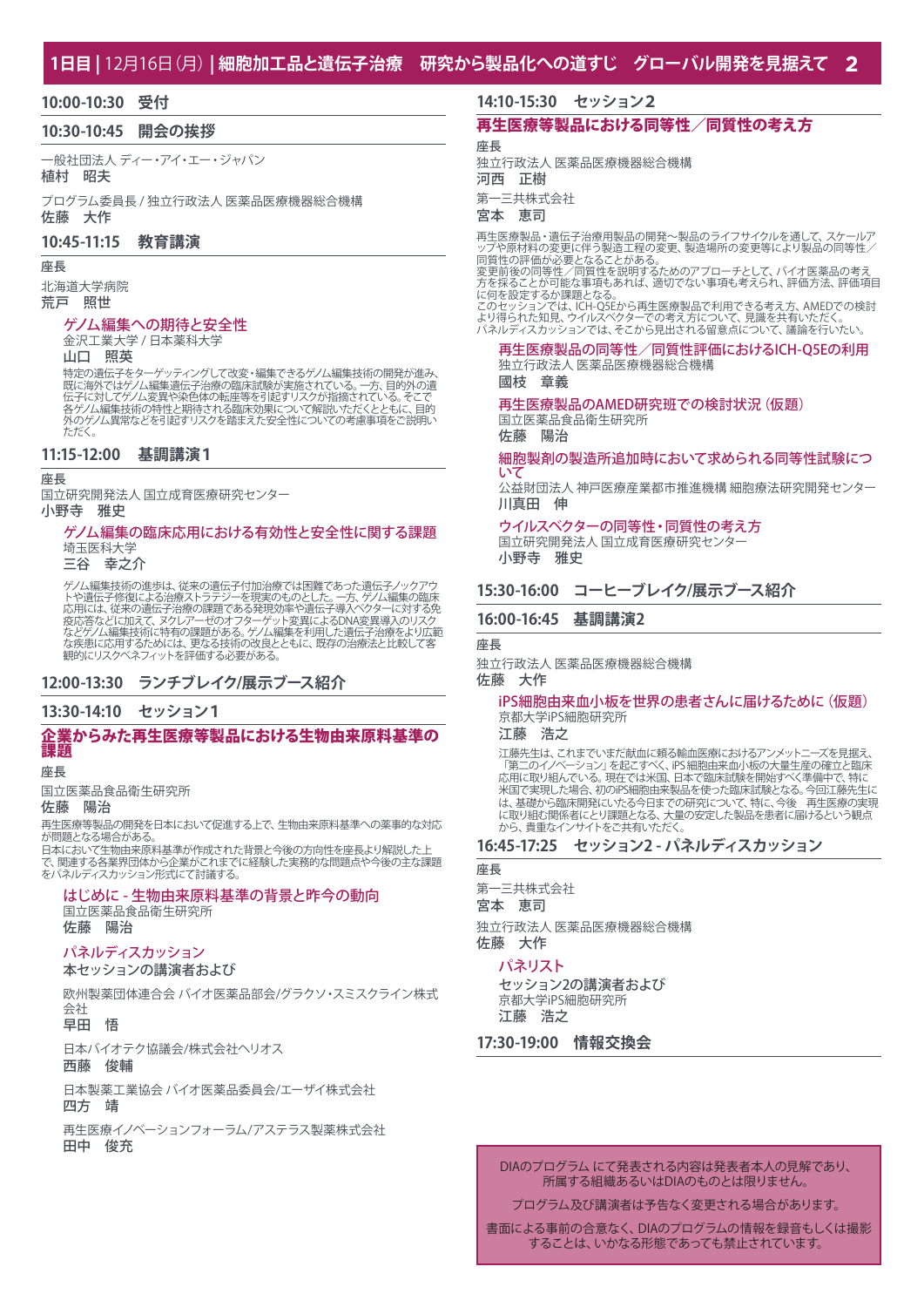**8:30-9:00 受付**

**9:00-9:10 Opening - Day 2**

### 世界の細胞加工品と遺伝子治療の現状

国立研究開発法人 国立成育医療研究センター 小野寺 雅史

#### **9:10-11:20 セッション3**

#### カルタヘナの実際 ~ 第一種使用規定の運用と生物多様性の 影響評価

#### 座長

国立医薬品食品衛生研究所

#### 内田 恵理子

遺伝子治療用製品の開発や商業化に際して日本ではいわゆるカルタヘナ法に則った手続き<br>が必要となるが、このうち拡散防止措置を講じない遺伝子組換え生物の使用に関しては、第<br>一種使用規程に関する厚生労働大臣等の承認が必要であり、実際の遺伝子治療実施の際は 当該規程の運用を定める必要がある。

本セッションでは、第一種使用規程申請書とその添付資料となる生物多様性影響評価書の 作成の要点をPMDA側より解説していただき当該規程の概念を整理する。さらに、第一種使 用規程に基づく運用策定経験のある企業や医療機関に、運用上の工夫や問題点等を提示し ていただき、発表者全員によるパネルディスカッションにて総合的な議論を展開する。

## 第一種使用規程承認申請書のモックアップと生物多様性影響評

価書の記載に当たっての留意事項の解説 独立行政法人 医薬品医療機器総合機構

石塚 量見

企業における対応 (アデノ随伴ウイルス)

ファイザーR&D合同会社 宮下 大志

#### 企業における対応 (アデノウイルス) クオリプス株式会社

須田 浩幸

#### 医療機関における運用上の工夫

国立研究開発法人 国立成育医療研究センター 小野寺 雅史

#### パネルディスカッション

本セッションの講演者

#### **11:20-11:50 コーヒーブレイク**

#### **11:50-12:40 基調講演3**

座長

#### 独立行政法人 医薬品医療機器総合機構 佐藤 大作

#### 遺伝子改変T細胞の輸注療法 ―特異性、コンストラクト、細 胞―

三重大学

珠玖 洋

細胞医療のアプローチのひとつとして、レセプター遺伝子を改変したT細胞の輸注療<br>法が大きな注目を集めている。いわゆる、CAR(Chimeric Antigen Receptor)/TGR (Teel<br>receptor)「細胞による治療法である。つい先日我が国でも承認を受けたB細胞性腫瘍に<br>対するCAR輸注療法は、重要な治療法の選択肢を患者さんに与えるものとして期待され<br>ている。我々は、がん特異性TGRを抑制力とコンY-ESO-1に対するク 輸注療法で報告された様々なサイトカイン放出症候群(CRS)を経験したが、臨床的には<br>コントロール可能なものであった。AYA難治性がんのひとつ滑膜肉腫において顕著な抗<br>腫瘍活性を見ることが出来た。この開発は三重大学とタカラバイオ株式会社が共同で進<br>め、産学連携によるオリジナルながん治療法開発例である。

**12:40-14:10 ランチブレイク**

### **14:10-15:40 セッション4**

#### 三極Regulator Dialog; 遺伝子治療用製品の治験段階と市 販後のリスクバランスに対する考え方

#### 座長

国立研究開発法人 国立成育医療研究センター 小野寺 雅史

独立行政法人 医薬品医療機器総合機構

#### 佐藤 大作

日米欧では遺伝子治療用製品の開発が進んでいるが、その特性から、これまでの医薬師をは、治療後の有効性及び安全性のモニタリングが極めて重要である。革新もない、設計日は、これには、これには、これには、これには、これにないでは治療を受けた患者の全例登録による調査を原則としているが、欧米では、これには治療を受けた患者の全例登録による調査を原則としているが、欧米ではいっという観点からもリスクが完定されている。<br>これにおいては治療を受けた患者の全例登

#### USにおける遺伝子治療用製品の治験段階と市販後のリスクバラ ンスに対する考え方(仮題) FDA

Wilson W. Bryan

#### Pre- and Post-approval Safety and Efficacy Data Generation for Advanced Therapy Medicinal Products: Experience in **Europe**

European Medicines Agency (EMA)

### Patrick Celis

#### 日本における遺伝子治療用製品の治験段階と市販後のリスクバ ランスに対する考え方

独立行政法人 医薬品医療機器総合機構

川本 恵 パネルディスカッション

本セッションの講演者

#### **15:40-16:10 コーヒーブレイク**

#### **16:10-17:30 セッション5**

### 遺伝子治療用製品の市販後の情報収集と活用

#### 座長

東京大学医学部附属病院

#### 永井 純正

2019年に再生医療等製品として初の遺伝子治療用製品の2製品が承認され、日本の遺

伝子治療実用化元年となった。<br>市販後においても引き続き有効性・安全性を検証することがより強く求められる製品で<br>あり、かつ今後名社から承認品目が増えることが予測される中、市販後にどのような枠<br>組みでどのような情報収集を行い、それをどう使用していくか等、対応方法に企業の注<br>目が集まっている。

本セッションでは、本年承認された2品目の市販後の情報収集対策に取り組む専門家か ら現状を解説頂くとともに、今後出てくる製品においてこれらの対策をどう計画すべき かについて議論したい

### 細胞治療のレジストリについて (仮題)

一般社団法人 日本造血細胞移植データセンター 熱田 由子

遺伝子治療製品コラテジェンの市販後対策の実際 アンジェス株式会社 中條 光章

#### パネルディスカッション

本セッションの講演者および FDA Wilson W. Bryan European Medicines Agency (EMA) Patrick Celis

独立行政法人 医薬品医療機器総合機構 小池 和央

#### **17:30-17:40 閉会の挨拶**

プログラム副委員長 / ヤンセンファーマ株式会社 寺尾 寧子